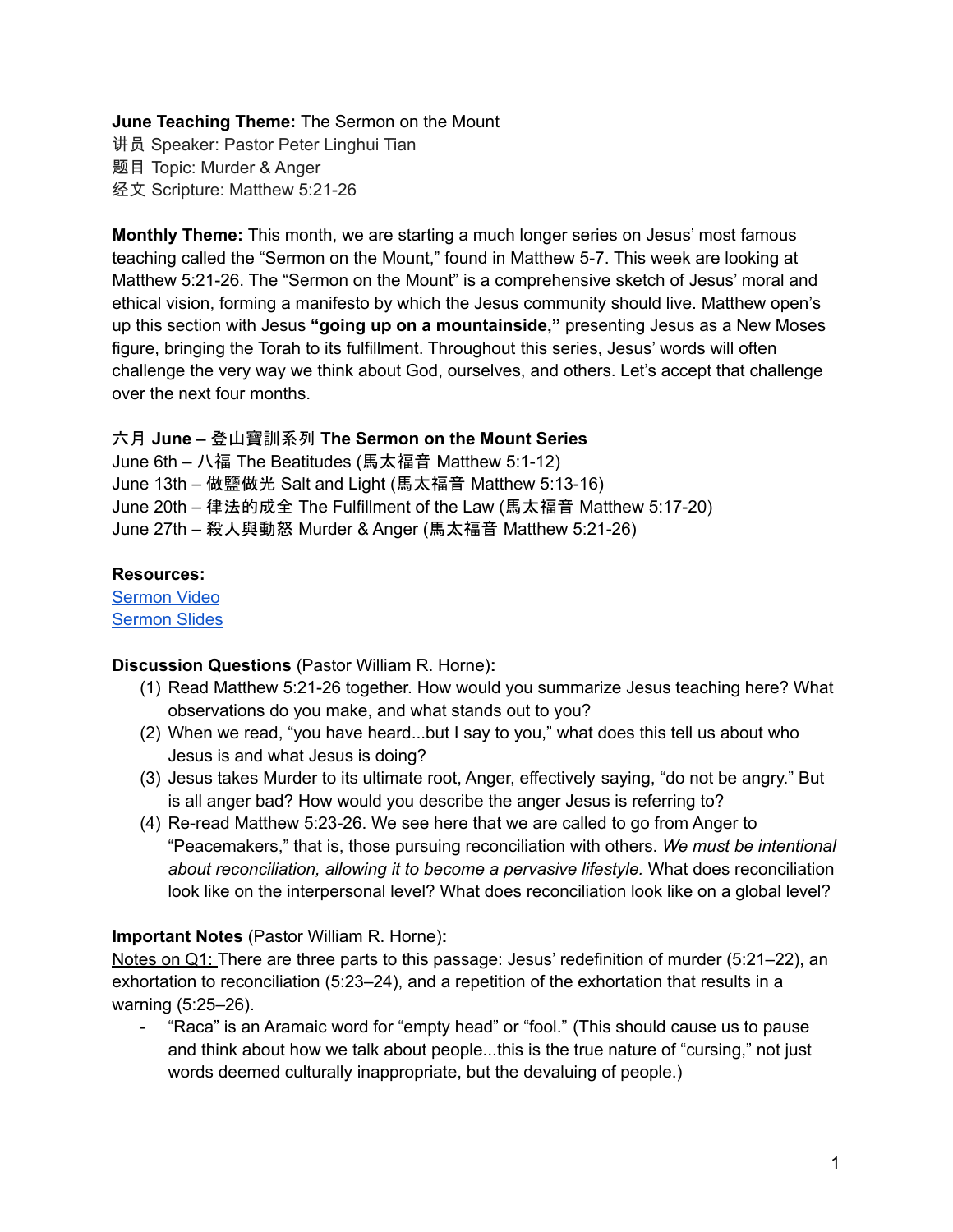- **V.21-22**, "Jesus not only dismantles ethical codes at work in his culture, where anger was never on par with murder, but he sets his own ethical code in the context of entrance into the kingdom of God. He threatens his followers with divine judgment for anger." (McKnight, S.)
- *What is the counter behavior to anger here in Jesus' teachings?* Reconciliation and peacemaking. **V23-24** This reconciliation is so radical that it must be pursued not just if you have something against someone but if the offended person has something against you.
- *What is the warning presented in V. 25-26?* "This paragraph illustrates the centrality of reconciliation with others by appealing to an extreme situation: Jesus is for reconciliation, even if it means interrupting sacred actions and legal judgments." (McKnight, S.). The warning present is, if you do not earnestly seek reconciliation, you will reap the consequences of that broken relationship.

Notes on Q2: Jesus here makes a bold move, putting himself above Moses, bringing about the ultimate interpretation of the Torah. You have to remember Moses was held with the highest honor at this time as the one God gave the Torah (Law). This section begins Jesus' six "antitheses" in the "Sermon on the Mount" ("you have heard...but I say to you"). "In each antithesis, Jesus quotes Scripture, but Jesus' antithetical relationship is not against the Scripture itself but the interpretation of that Scripture. Jesus probes behind the Scripture into the intent of God." (McKnight, S.) Jesus reveals a fuller expression of God's will for God's people. (Moo).

- (1) Jesus quotes from the Bible.
- (2) Jesus interprets, extends, or counters that quotation.
- (3) But his opposition is against how that Scripture has been interpreted.
- (4) Jesus probes behind the original Scripture into God's mind.
- (5) Jesus reveals what that intent is and how his followers are to live.

# **Throughout the Sermon the Mount, we get a picture of the King calling his kingdom citizens to live now as if the Kingdom has arrived.**

Notes on Q3: We know that God has created us with emotions that should be recognized and acknowledged. We also see types of anger that are justified, usually called "righteous indignation." We see places where God is anger, where Jesus expressed anger and are called to be anger, in a sense, at the lack of righteousness and justice we see in the world. But, we also must recognize our emotions and experiences, though essential and valid, are not the center of reality. We should also not be so arrogant to think we can allow anger to persist in our lives and use it for good ends. Anger is hard to control when we enable it to build up in our lives. This reality is why it is necessary to be in community and relation with God, that we might gain perspective on our emotions and experiences. Maybe a good question to help us evaluate our anger is, "does this anger keep me from or tempt me not to love my neighbor?" "Does this anger lead me to sin or righteousness?"

The best interpretation of Jesus' picture here, however, is often called an "Ethic from Beyond." "The kingdom is both partially realized in the here and now, and the kingdom is also partially yet to come. We live in the "now but not yet." Because the kingdom is in some sense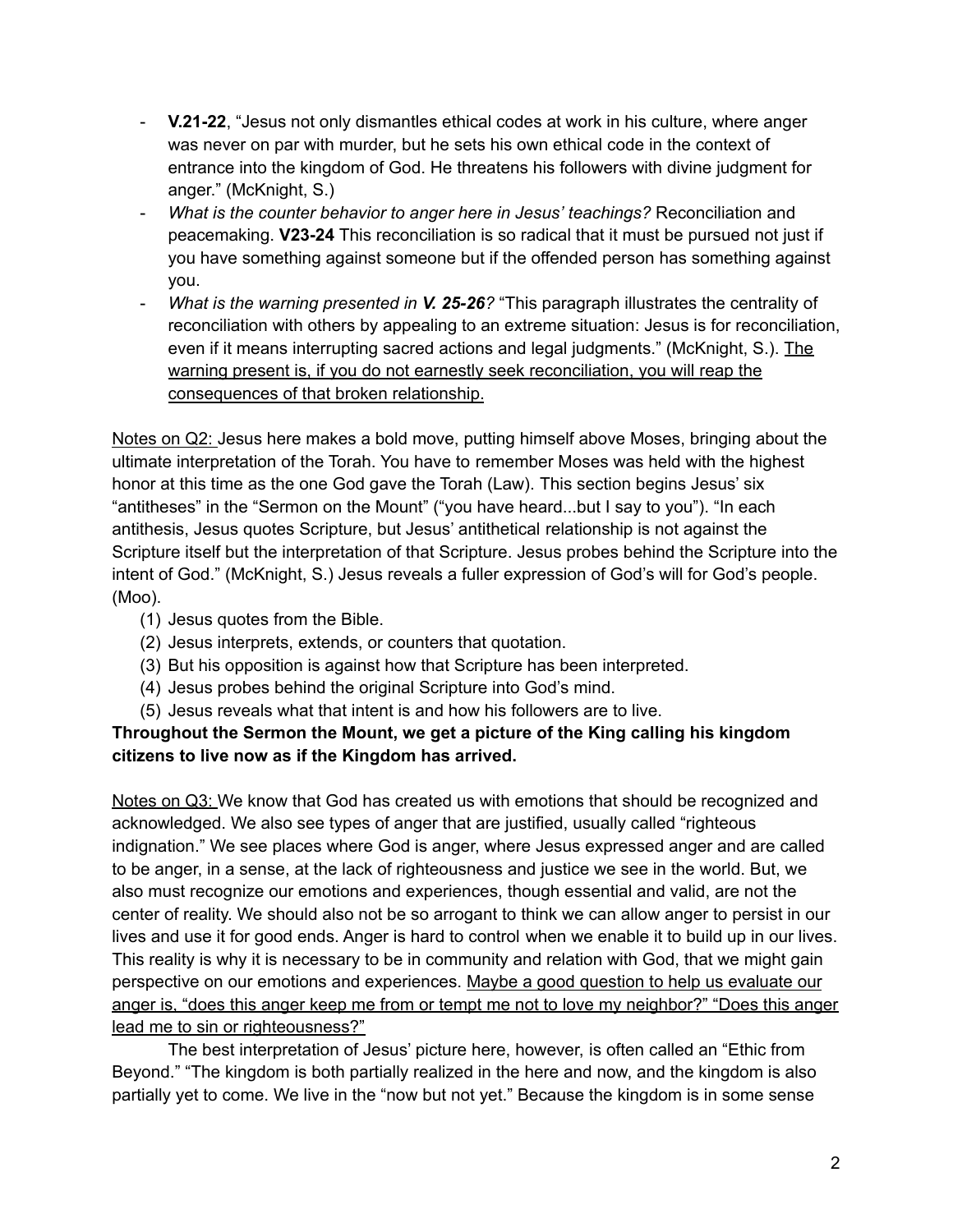"now"—and that means some of the powers of the kingdom have already been unleashed (think Holy Spirit)—followers of Jesus are to avoid sinful anger. They are capable of being transformed from anger. In the future kingdom of God, when all is consummated and when heaven comes to earth, *anger will vanish because loving fellowship will flourish.* The prohibition of anger here is not so much hyperbolic as it is a foretaste of kingdom realities," that Jesus followers are called to live into. (McKnight, S.)

Paul in **Ephesians 4:26** helps us grasp this lifestyle, "'In your anger do not sin' (LXX Psalm 4:4): Do not let the sun go down while you are still angry, and do not give the devil a foothold."

Notes on Q4: Interestingly, the strength here is that reconciliation is put above any religious practice. True discipleship will lead to reconciliation (especially with a fellow believer!) "How many of our churches would or should be temporarily emptied if these commands were taken seriously?" (Blomberg, C.)

By "interpersonal," I just mean your everyday relationships. We must do all we can to seek peace and reconciliation (this doesn't negate truth-telling.) Unfortunately, there are situations where even in the best of our efforts, the other party will refuse reconciliation. We, however, must grow in constant awareness of what we can do on our part to make reconciliation easier for the other party. This practice is challenging, but we must never shut the door on the possibility of reconciliation.

When we think about Christian reconciliation on a global scale, this can be overwhelming. Still, there are plenty of movements for peace, justice, and reconciliation that are worth our investment (and I am sure many more to come). Some examples in history we can think of….

- Christians in Germany after the Nazi regime fell sought to right wrongs and reconcile those who served under Hitler and those who were abused under Hitler.
- The fight against the apartheid in South Africa with Desmond Tutu and Nelson Mandela working to form reconciliation between groups. Desmond Tutu was the Archibishop (Anglican) of Cape Town and chaired the Truth and Reconciliation Committee as a Christian.
- Christian movements post the Rwanda genocide, seeking truth and reconciliation between the Hutus and Tutsis.
- An example of one movement in the U.S. historically is Koinonia Farms, founded in 1942 in Georgia as a "demonstration plot for the Kingdom of God." They envisioned an interracial community where blacks and whites could live and work together in a spirit of partnership. This intentional community of reconciliation and caring for each other's needs has inspired many to live the radical call to seek reconciliation. (This group is still working today under the name Koinonia Partners as a non-profit organization.)

**Sermon Summary** (Elder Yin): 不动怒 田传道 6/27/21